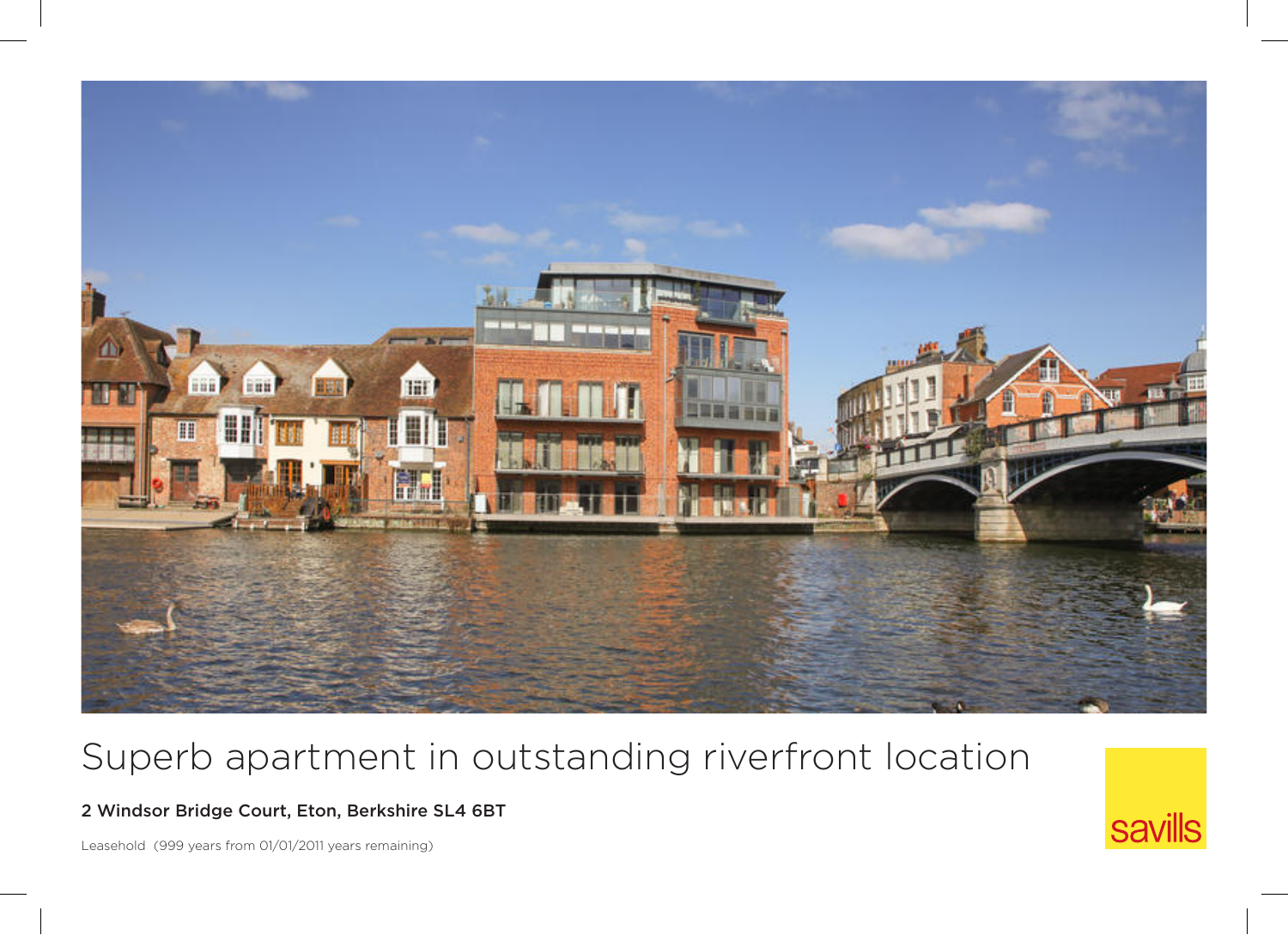Reception hall • sitting/dining room • kitchen • 3 bedrooms (2 en suite & 2 with balcony access) • bathroom • balcony & riverside terrace • gated parking

#### **Local information**

Eton & Windsor are surrounded by miles of beautiful countryside yet are still within easy commuting distance of Central London.

Windsor Bridge Court is set within the conservation area of the historic and picturesque town of Eton and its excellent range of shopping facilities, public houses, bars and restaurants. Further extensive amenities are available in Windsor, with the town centre situated just across Eton Bridge. Educational opportunities in the area in both the public and private sector are extensive.

For the commuter, road travel is excellent with the M4 (J6) providing access to Heathrow Airport, Central London and also linking with the M25. Rail communications are equally as convenient with Windsor's two stations, Windsor & Eton Central & Windsor and Eton Riverside, offering services to London Waterloo and London Paddington (via Slough) respectively.

#### **About this property**

Set on the riverfront in Eton with one of the most outstanding views over the River Thames to Windsor Castle. This stylish apartment offers beautifully presented contemporary accommodation over two floors.

The open plan kitchen/dining/ sitting room on the lower floor is a real feature of this property. The sleek modern kitchen offers a comprehensive range of units,

integrated appliances and a large peninsular. The spacious dining/ sitting room has wonderful views over the river with four sets of doors opening out on to the 35 ft riverside terrace. This space is canter-levered over the river and affords wonderful views of river life. Discreetly concealed behind bi-fold doors is the bar which perfectly completes this wonderful entertaining space.

On the upper floor the three bedrooms are beautifully presented. The main bedroom has bespoke fitted wardrobes, access to the balcony and a stylish en suite bathroom. The remaining two bedrooms both have fitted wardrobes and one has balcony access.

The apartment also has gated underground parking for two cars.

### **Tenure**

Leasehold

#### **Local Authority**

Royal Borough of Windsor & Maidenhead

EPC rating = B

## **Viewing**

Strictly by appointment with Savills





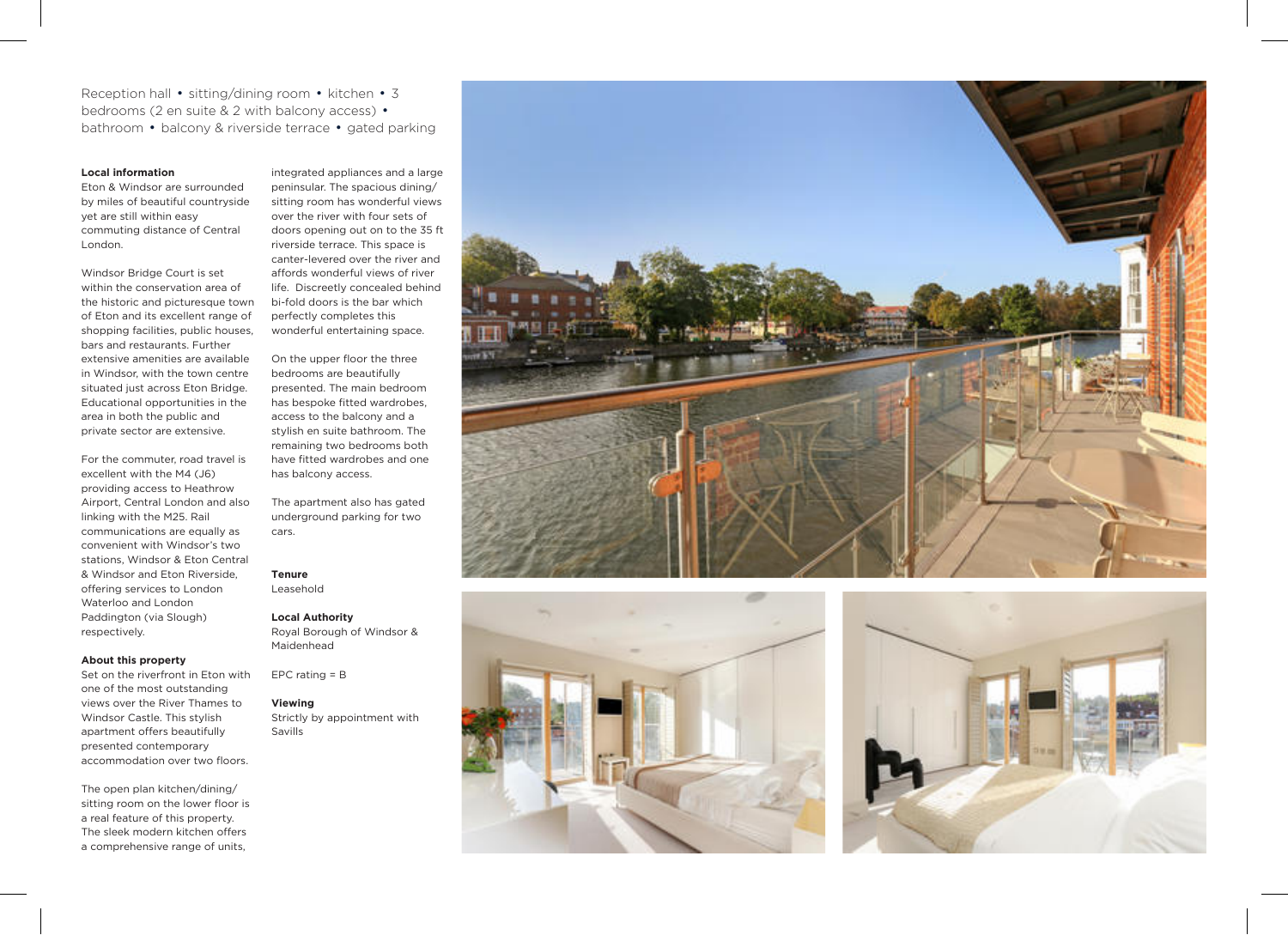